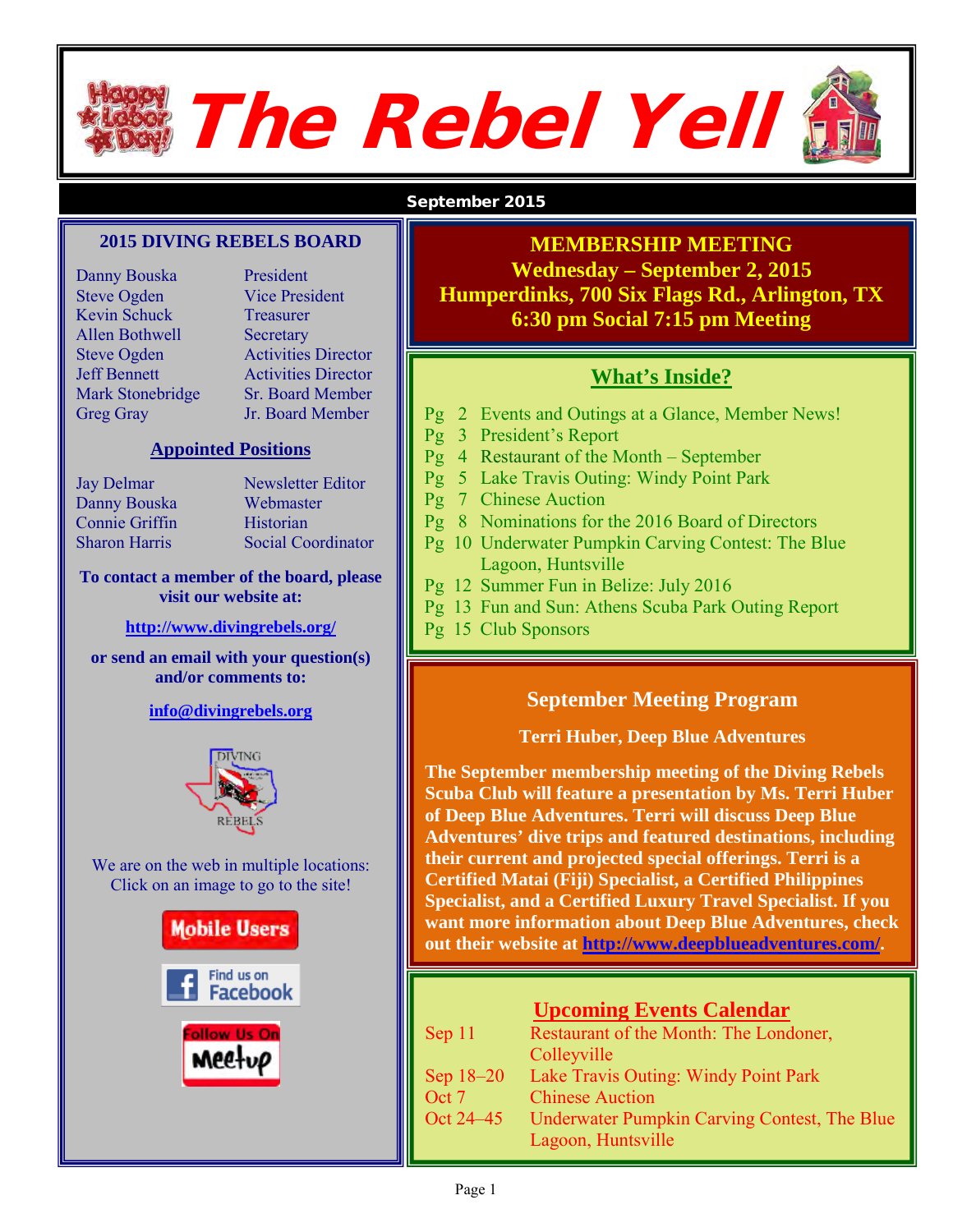#### **Birthdays Nominations for 2016 Board of Directors** Sep 03 Steven Buchert Sep 05 Jill Bouska The Diving Rebels Scuba Club will be accepting Sep 09 Rita Delmar nominations for members of the club's 2016 Board of Sep 15 Etson Barentine Sep 15 Crystal Schuck Directors during the October membership meeting. Please Sep 17 Pricilla Stillwell be thinking about who you would like to see in those Sep 19 Johnathan Bowman important leadership positions, and, equally important, Sep 20 Bill Parker please consider running for a position on the board yourself or volunteering to serve the club in a nonelected **Anniversaries** capacity, e.g., Outing or Meal Share Coordinator. Sep 01 Nick and Paula Boyett Sep 06 Kevin Campbell and Sherry See the article in this newsletter detailing the duties of Hammond each elected position on the Board of Directors. Sep 08 Allen and Rhonda Bothwell Did we miss/make an error with your special date? If **The Diving Rebels Scuba Club is one of the most**  so, it's either not included or incorrect in our database. **active dive clubs in Texas—let's all do what we can to maintain its great tradition!** Contact **Steve Ogden** to update/correct your information! **Join the Diving Rebels for a weekend or a day Underwater Pumpkin Carving at Windy Point Park at Lake Travis, Contest September 18–20. Meet the Diving Rebels at The Blue Lagoon in Huntsville on October 24–25 for an early Halloween, and join in the fun of our annual Underwater Pumpkin Carving Contest! See Details in This Newsletter! See Details in This Newsletter! Welcome to Our Visitors!!** *Why we dive . . .* We were happy to welcome the following visitors to our August membership meeting: Supported by water, he can fly in Anna Kim Robert Goldstein any direction- up, down, sideways-April Hastings Joe Palmer Mike Young Kim Hinton by merely flipping his hand. Evelyn Capps Bill and Michelle Nash Under water, man becomes Dawn Patsel an archangel. Thank you for visiting with us! We hope that you come again Jacques Cousteau soon. We'd love to see you join the Diving Rebels Scuba Club and share some great diving experiences with us!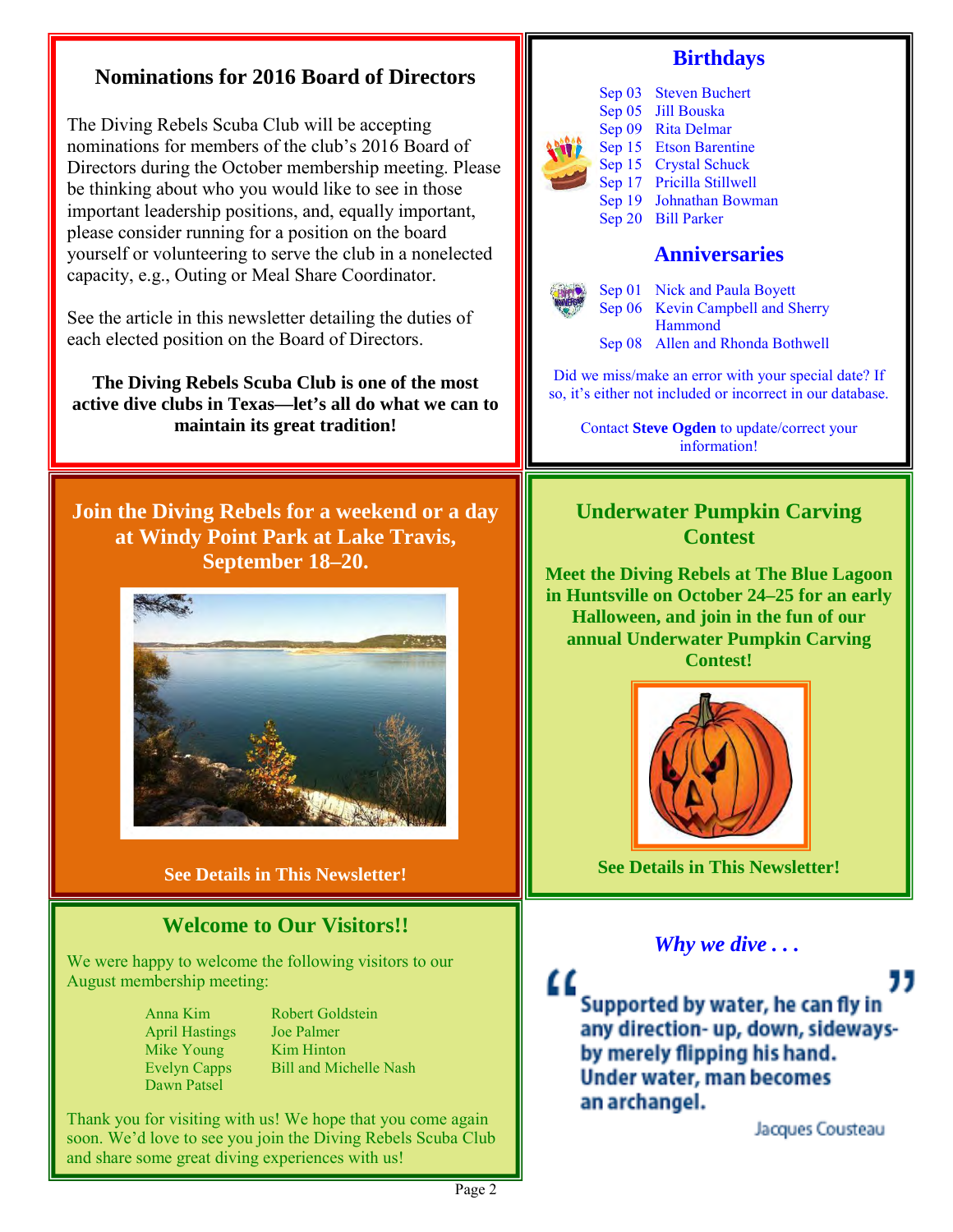

## **President's Report**



Hi everyone!

Wow, the summer is gone! The kids are back in school, and we have only a couple of diving-related outings remaining for the year. Both of them are always good outings, so make your plans now to attend the Lake Travis Outing on September 18–20 and the Underwater Pumpkin Carving Contest at The Blue Lagoon on October 24–25.

As I have mentioned in the last two President's Reports, October is the time for nominating members of the Diving Rebels Scuba Club's Board of Directors. All board positions are open for nominations; for information about the duties of each officer on the board, see the article on Board of Directors Nominations in this edition of the newsletter.

Our club is 93 members strong, and I urge you to consider running for a position on the Board of Directors. We all have busy lives, but we can also find time to volunteer to continue making the Diving Rebels Scuba Club the best dive club in Texas. It won't take much of your time, and you wouldn't be expected to be at every outing. So think about **HOW YOU CAN MAKE A DIFFERENCE** in the club by serving on the Board of Directors.

The board has noticed a decrease in the number of people volunteering to coordinate outings, be meal coordinators, serve on the Board of Directors, and in general to assist with the organization and functions of the club. We looked back at when this dip in volunteering occurred and noticed that it started after the DRIFT Points program was eliminated. For those of you unfamiliar with that program, DRIFT stands for **D**iving **R**ebels **I**nvite **F**requent **T**ogetherness. The program allowed club members to earn Diving Rebels DRIFT points for organizing, coordinating, and participating in club activities and rewards for accumulating those points at the end of the year. The Board of Directors is taking a look at reinstating the DRIFT Points program for 2016 in an effort to spark more participation from club members. The board is reviewing and revising the points process and will be presenting the revised program to the membership in either October or November.

I challenge all Diving Rebels to step up your participation in the club by not only attending our organized outings but also volunteering to coordinate outings, events, and meals and being a member of the Board of Directors. Don't leave planning all of the outings of the club to only a few people—help plan those outings yourself!

Thanks.

Danny Bouska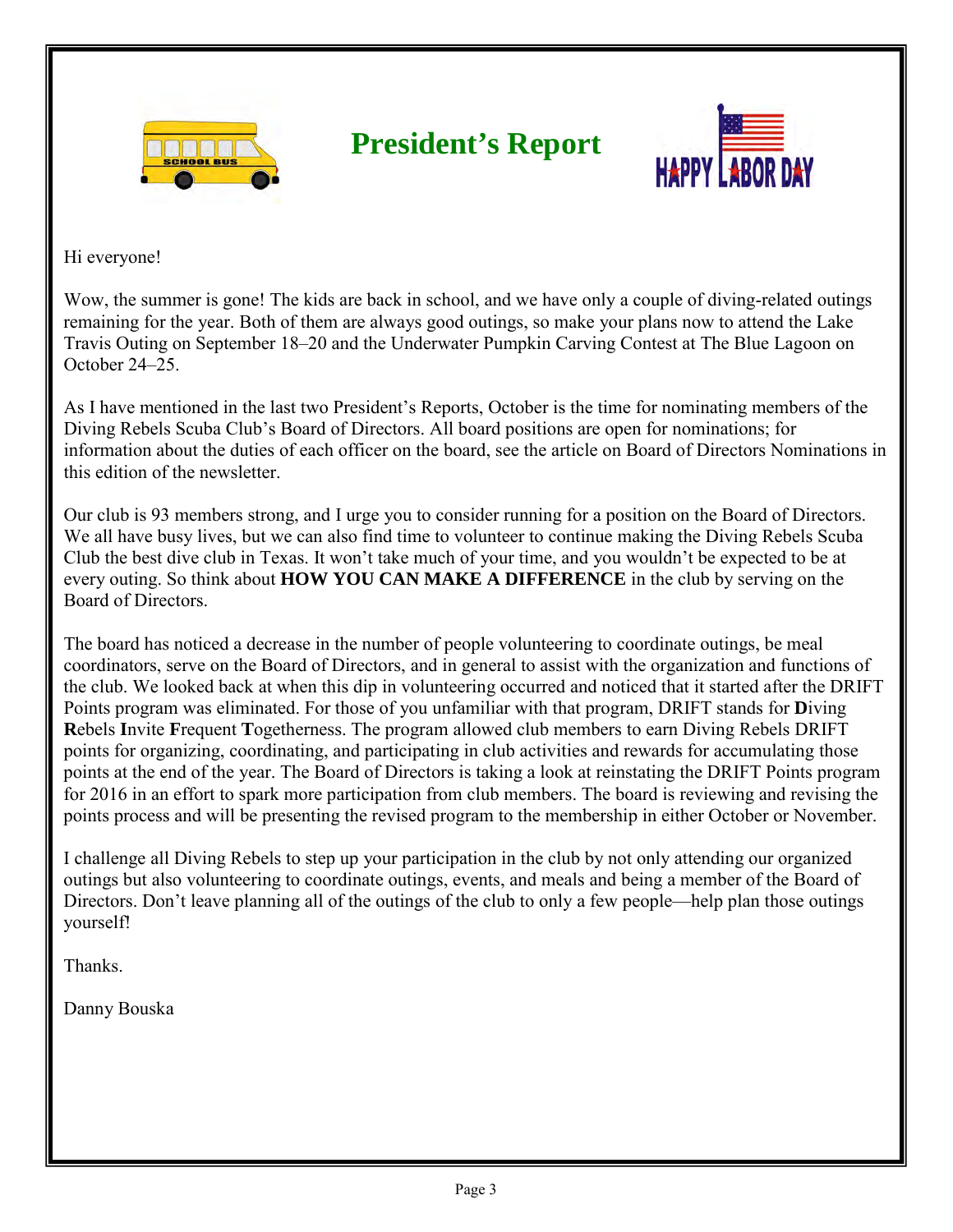## **Restaurant of the Month**  $\approx$  **September**



| Where:          | The Londoner                                         |
|-----------------|------------------------------------------------------|
| <b>Address:</b> | 5150 Colleyville Blvd., Colleyville, TX 76034        |
| When:           | Friday, September 11, 2015, at 7:00 pm               |
| <b>Phone:</b>   | $(817) 581 - 3577$                                   |
| Web:            | http://www.thelondonerpub.com                        |
| <b>Email:</b>   | Sharon Harris at $social(\partial,$ divingrebels.org |

Fish & Chips or Bangers & Mash?? Either option will provide a taste of this English pub experience. Come join us at **The Londoner in Colleyville on Friday, September 11, at 7:00 pm** for the September Restaurant of the Month!

The Londoner serves "the best of Britain, and favorite American dishes, too, with culinary quality and tradition guaranteed!" Its varied menu includes such American favorites as burgers and pulled pork sandwiches as well as English pub specialties, such as "Bangers & Mash ("traditional English sausage infused with beer and various seasonings served with mashed potatoes over a Yorkshire pudding smothered in red onion gravy"), "Shepard's Pie" ("ground beef, peas, carrots, and yellow onions in rich gravy, under mashed potatoes and Swiss cheese"), and "Steak & Ale Pie" ("tender, 'melt in your mouth' beef with mushrooms and yellow onions in velvety gravy, spiked with Newcastle Brown Ale").

**Please RSVP no later than September 10 at 5:00 pm** so that we can plan for space for everyone wanting to join us at The Londoner. You can email your reservation information, including the number of people attending, to me at  $\frac{\partial \dot{\alpha}}{\partial x}$  at  $\frac{\partial \dot{\alpha}}{\partial y}$  or text the information to me at (972) 841-0000.

**Note:** If you don't let us know that you're planning to attend a Restaurant of the Month event, we might not be able to contact you if the event has to be rescheduled or cancelled for any reason, so to avoid any inconvenience, please tell us that you intend to come.

Remember that Restaurant of the Month activities aren't subsidized by club funds, so don't forget to bring your wallets!

Sharon Harris Social Coordinator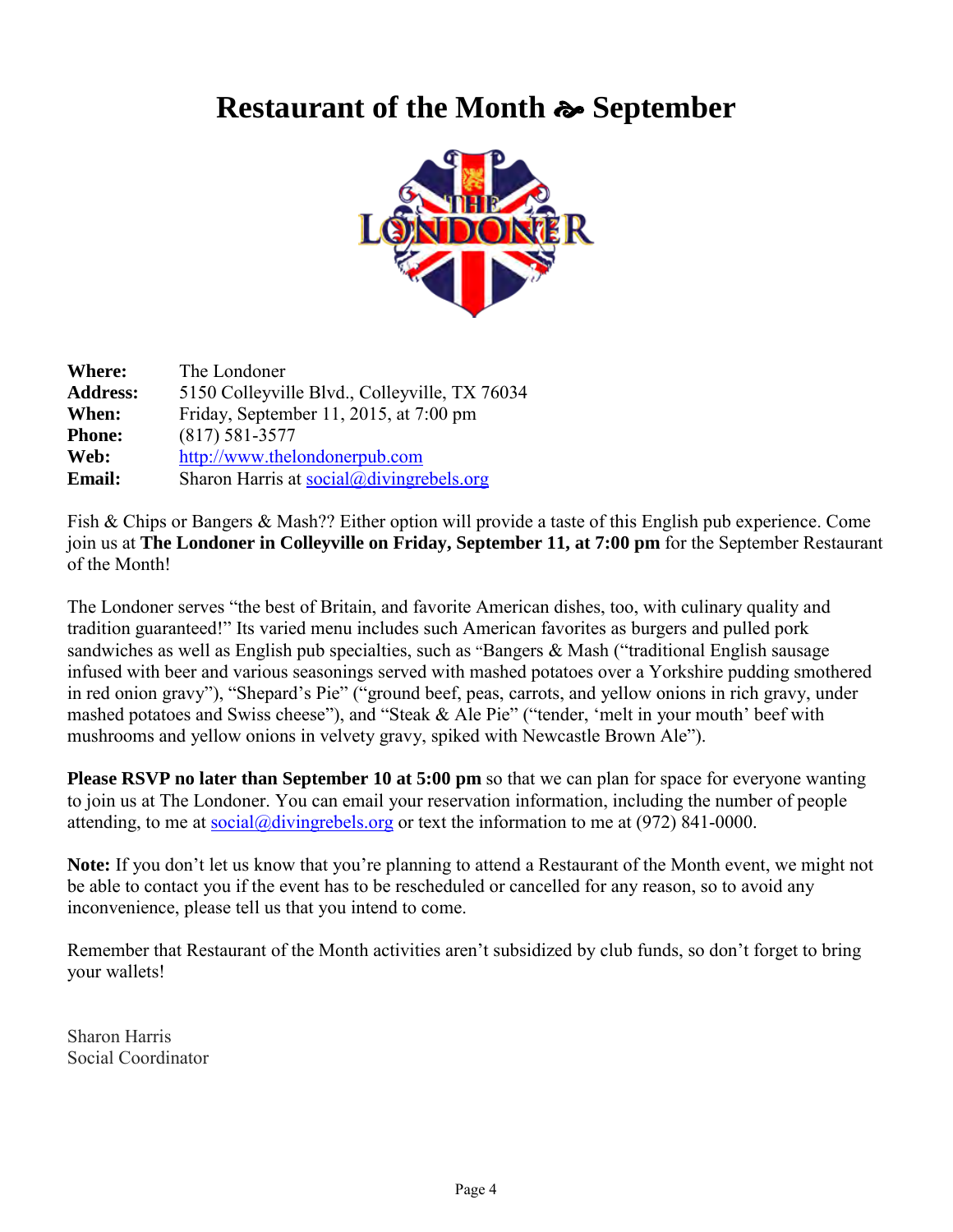# **Lake Travis Outing: Windy Point Park**

After several years of lacking water and requiring a very difficult climb to even get to the water if one dared to do so, Lake Travis is pretty much back to normal! Join the Diving Rebels on **September 18–20** at **Windy Point Park** as the club returns to Lake Travis for a weekend of diving and fellowship.

**Jeffrey Bennett** is coordinating the outing and is planning a weekend of camping, diving, a raffle, and a meal share; he's going to provide sausage, peppers, and onions; hot meatball sandwiches; and cold meats and is asking for those attending to bring some sides or maybe deserts.

Windy Point Park, 6506 Bob Wentz Park Rd., Austin, TX 78732, is one of the top diving "hot spots" in the Central Texas area. Recognized by divers and diving instructors from all over the state, the park offers a wealth of items to find, explore, and seek out in Lake Travis. Divers will find boat wrecks and unique metal sculptures of a scuba diver, a sea turtle, a shark, and a manatee along with other interesting objects, including some small boats, a larger sailboat, a Pinto, and more! Six platforms are available to use for training.



Divers with advanced training and experience can enjoy diving a deep

underwater canyon wall, plunging to depths well over 100 feet. You should dress warmly, however; the temperature at that depth can differ 30 degrees from that on the surface.

For specific information about the Windy Point site, including an underwater map and directions to the park, see the park's website at [http://www.windypointpark.com/default.asp.](http://www.windypointpark.com/default.asp) The following is a summary of the most pertinent details.

#### **Facilities**

Facilities at Windy Point Park include:

- $\approx$  Onsite air fill station  $\approx$  Grills
- Courtesy carts to transport your equipment
- 
- $\sim$  Stairs for easy access to Lake Travis
- 
- 
- 
- Camping areas with fire pits
- Protected swim and dive areas Clean restrooms and Porta-Potties
	- Changing facilities
- $\approx$  Picnic tables  $\approx$  Rinse-off showers
- $\approx$  Concession area  $\approx$  Free Wi-Fi across the park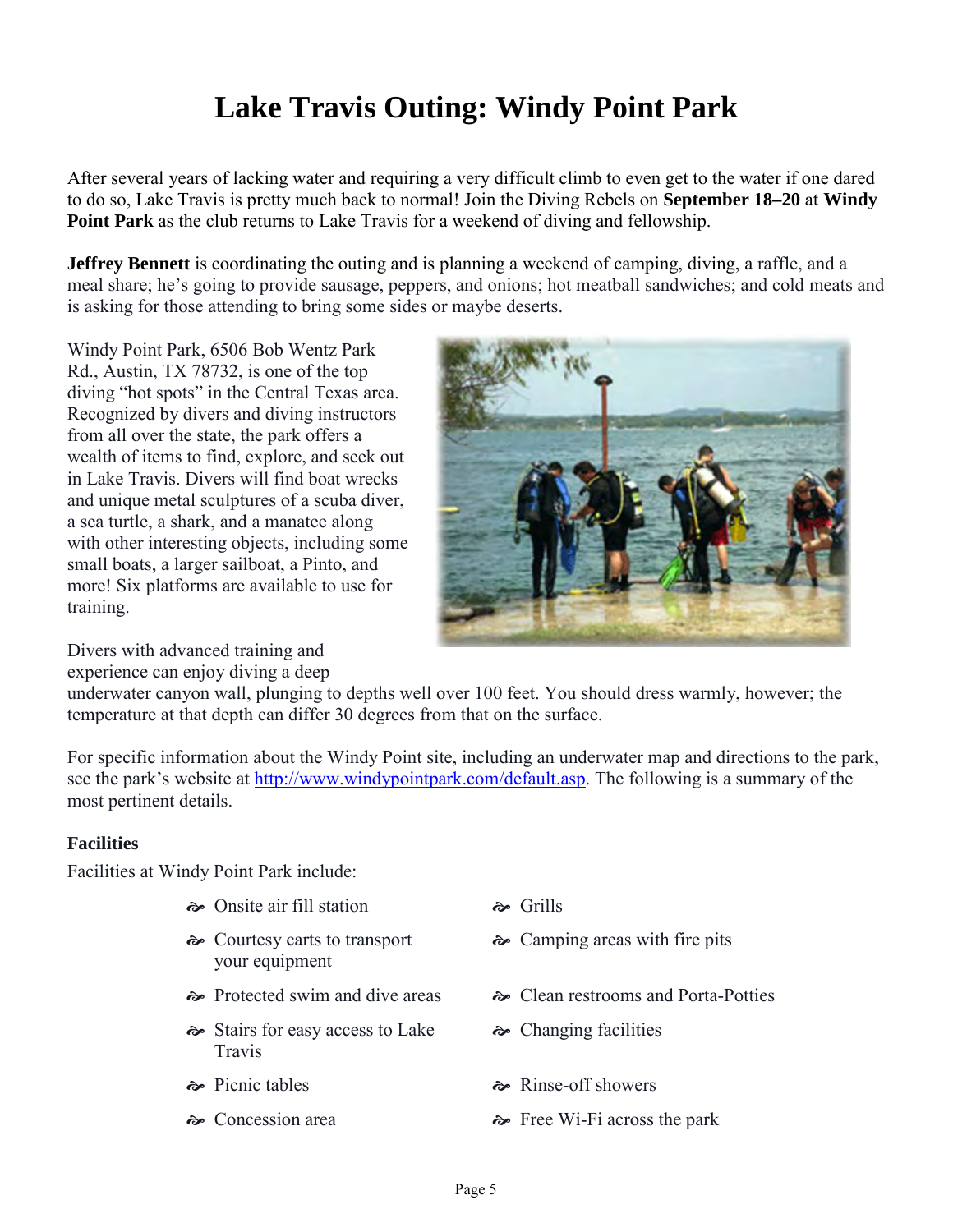**Prices**

|                                 | Weekdays | <b>Weekends/Holidays</b> |
|---------------------------------|----------|--------------------------|
| Daily $8:00$ am to $10:00$ pm   | \$8.00   | \$15.00                  |
| Camping $6:00$ pm to $10:00$ am | \$10.00  | \$10.00                  |
| Air Fills                       | \$10.00  | \$10.00                  |

#### **Discounts**

| Weekend day after 3:00 pm                        | \$8.00  |
|--------------------------------------------------|---------|
| Weekend camping : $2$ nights $+ 2$ days : Friday | \$45.00 |
| night – Sunday evening                           |         |

#### **Policies**

- $\rightarrow$  Lake Travis deep water access only.
- $\approx$  No lifeguards; swim at your own risk.
- Children under 16 must be accompanied by an adult.
- $\sim$  No pets, glass containers, firearms, or spear guns.
- Fishing is prohibited because of scuba diving.
- $\rightarrow$  Jumping from the rocks or stairs is not allowed.

If enough people are interested, boat dives during the outing can be arranged through Lake Travis Scuba [\(https://www.laketravisscuba.com/\)](https://www.laketravisscuba.com/). Charters can be run



on Friday evening 6:30 pm to 9:00 pm and on Saturday and Sunday 8:30 am to 12:30 pm and 1:00 pm to 5:00 pm. Lake Travis Scuba can also put together a Saturday Sunset charter. Contact **Jeffrey Bennett** as soon as possible at *activities@divingrebels.org* if you'd like to participate in a boat dive on Lake Travis.

Additional information concerning the Lake Travis Outing at Windy Point Park will be presented at the September membership meeting, and updates will be posted on the Diving Rebels website at [www.divingrebels.org.](http://www.divingrebels.org/)

If you have any questions about the outing or want to volunteer to be a meal coordinator, please contact **Jeffrey Bennett** at [activities@divingrebels.org.](mailto:activities@divingrebels.org)

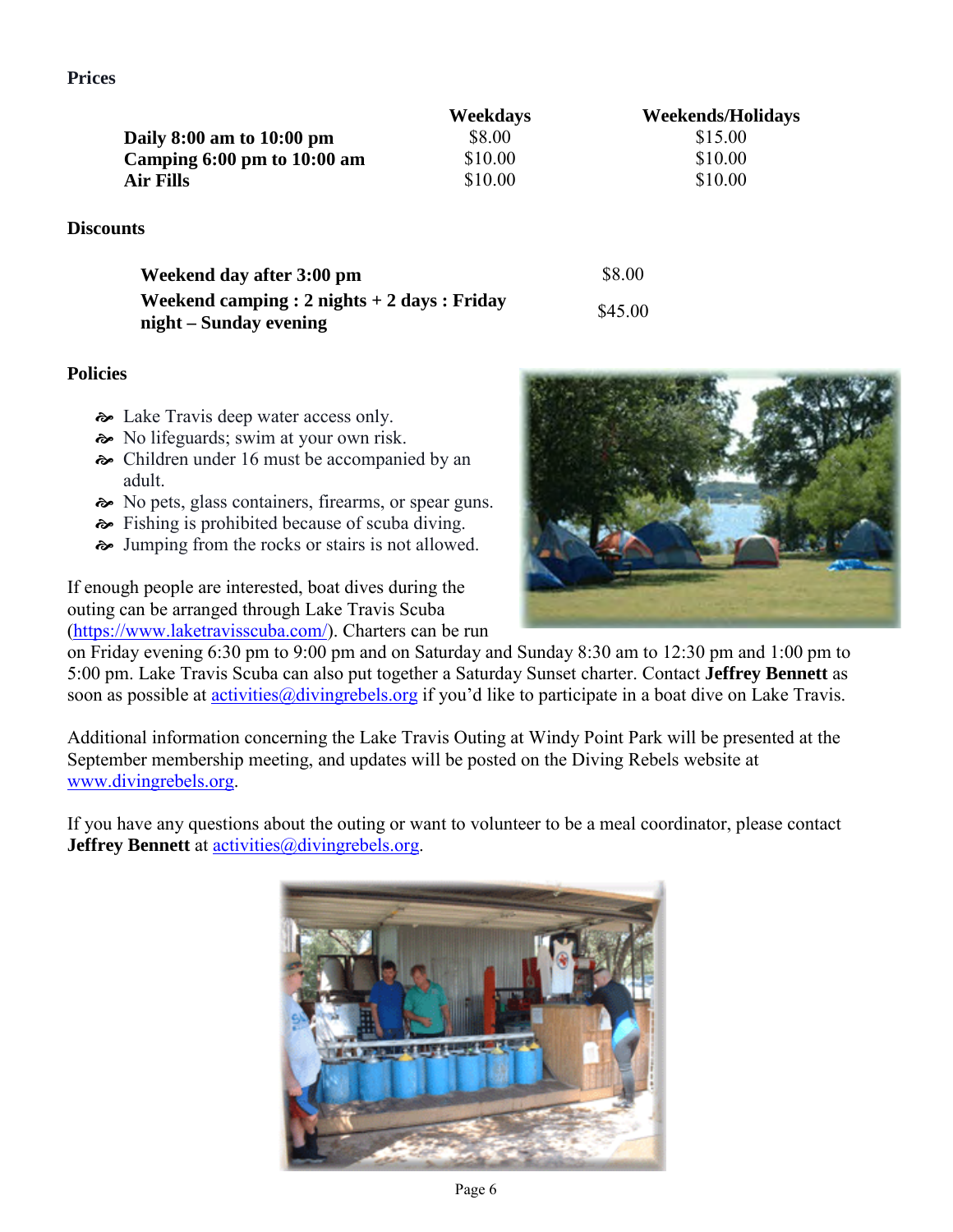# **Chinese Auction**



The Diving Rebels Scuba Club will hold its traditional Chinese Auction during the **October 7** membership meeting.

What is the Chinese auction? Well, it's time for the circus to come to town! The Chinese auction is not only the biggest Diving Rebels fundraiser but also one of the most entertaining of our monthly meetings.

The way the auction works is this: we have a live auction for donated gifts. What makes the auction special is that the items being auctioned are wrapped and unknown to the audience. What is being auctioned might be a dive computer, fins, boxes of Girl Scout cookies, or just about anything else. **BUT REMEMBER**, the item must be new and of a minimum value of \$25. Think of it this way: you should donate an item that you would actually want yourself.

After you win an item by high bid, you have the choice of either keeping the item or forcing a trade for whatever item was won before yours. The kicker is that you have to decide to trade or not to trade before you unwrap your item. The previous bid winner may have won the bid for a dive knife that you want. If you trade, you'll trade off your wrapped item for the dive knife not knowing what you traded away. You know that you'll get the dive knife, but what did you give up for it? Maybe it's a wet suit; maybe it's a new dive computer or even a Caribbean trip. As trades can only go back to one previous round, the bid winner before you will unwrap whatever you swapped him. He cannot have it taken away nor can he force a swap for any other previously auctioned items.

Your item, whether you swap or not, may be taken from you by the next winning bidder. You also must unwrap and disclose your item to the group. If some of this doesn't make sense, don't worry—it will be explained again at the October meeting.

What we ask you to bring is a new item with a minimum value of \$25 that will be usable by the winner. (Not many people need a box of a/c air filters or 10 paving stones). The item should be wrapped in a nondescript wrapping—newspaper or paper bags are quite acceptable. Think about things you can talk your employer into donating or things you got two of for Christmas. **BUT THE ITEM MUST BE NEW AND SOMETHING THAT YOU WOULD LIKE TO HAVE YOURSELF!** 

If you want to win a bid on an item, bring some \$\$\$\$ as the competition sometimes becomes quite fierce, the banter hilarious, and the items worth the effort it takes to win them!

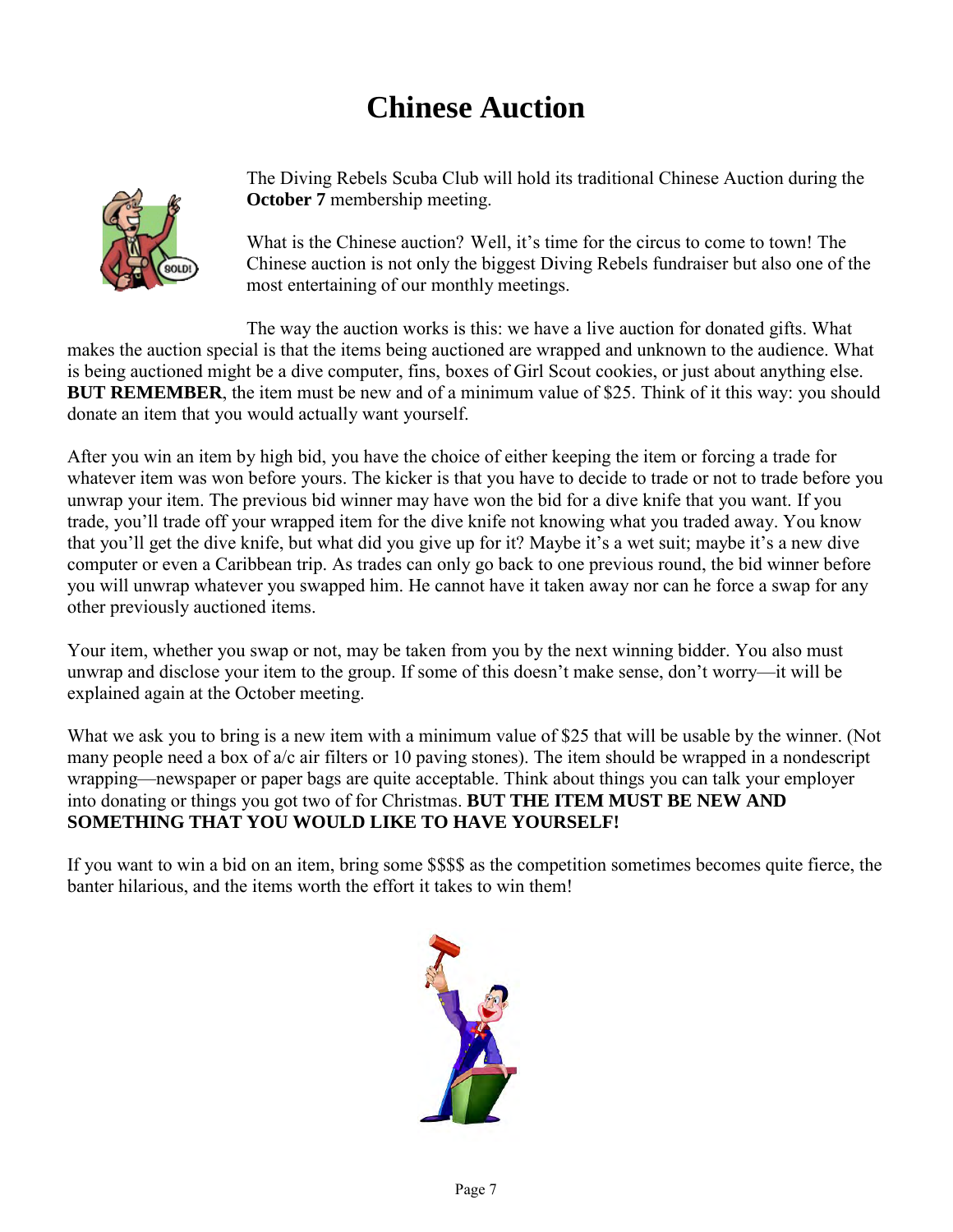

## **Volunteer** Nominations for the 2016 Board of Directors

Each year at the October membership meeting, which this year is on October 7, nominations for the various Diving Rebels Scuba Club Board of Director positions are accepted. Club members are urged to participate by running for a position and thereby provide valuable input into the continued growth and excellence that the Diving Rebels club has come to represent.

Listed below are the board positions and a brief summary of the duties of each position. Per the club by-laws, to be eligible to serve on the Board of Directors, a member must have been a member in good standing and have attended at least three (3) meetings and three (3) club dive outings between January 1 and the October meeting, inclusive.

Board meetings are held on the third Wednesday of the month at 7:00 pm, but the meeting time or date may be changed if a quorum cannot be present at the originally scheduled meeting. Though serving on the Board of Directors does require a little extra time each month, service can be very rewarding and is invaluable to the Diving Rebels Scuba Club as a whole.

The Board of Directors consists of the President, Vice President, Secretary, and Treasurer corporate officers; the Activities Director; and two General Directors (the Junior and Senior Board Members).

#### **Duties of Officers and Board of Directors**

- 1. The President shall be the principle executive officer of the Corporation and shall preside at all the meetings of the membership and the Board of Directors. He may sign, with the signature of any other Officer of the Corporation authorized by the Board of Directors, any contracts or instruments that the Board of Directors may authorize him.
- 2. The Vice-President shall serve in the place of the President in his inability, absence, or refusal to act. He shall also serve as New Member Coordinator and is responsible for furnishing new members with such materials that are provided for by the initiation fee.
- 3. The Treasurer keeps an accurate record of the Club's financial affair and make reports to the membership and the Board of Directors when called upon to do so.
- 4. The Secretary shall keep minutes of all meetings of the membership and the Board of Directors in books provided for that purpose; shall see that all notice are duly given in accordance with the provisions of these Bylaws or as required by law; shall be the custodian of the corporate records and of the seal of the Corporation and see that the seal of the Corporation is affixed to such documents as necessary and perform such other duties as assigned to him by the President of the Board of Directors.
- 5. The Activities Director will have the following duties and responsibilities: Be aware of all club activities so that members can have a source of information. Attend club and board meetings. Organize dive outing coordinators. With the Officers, organize committees necessary for club activities. Maintain and inventory club owned equipment and be responsible for keeping track of members' use of the equipment.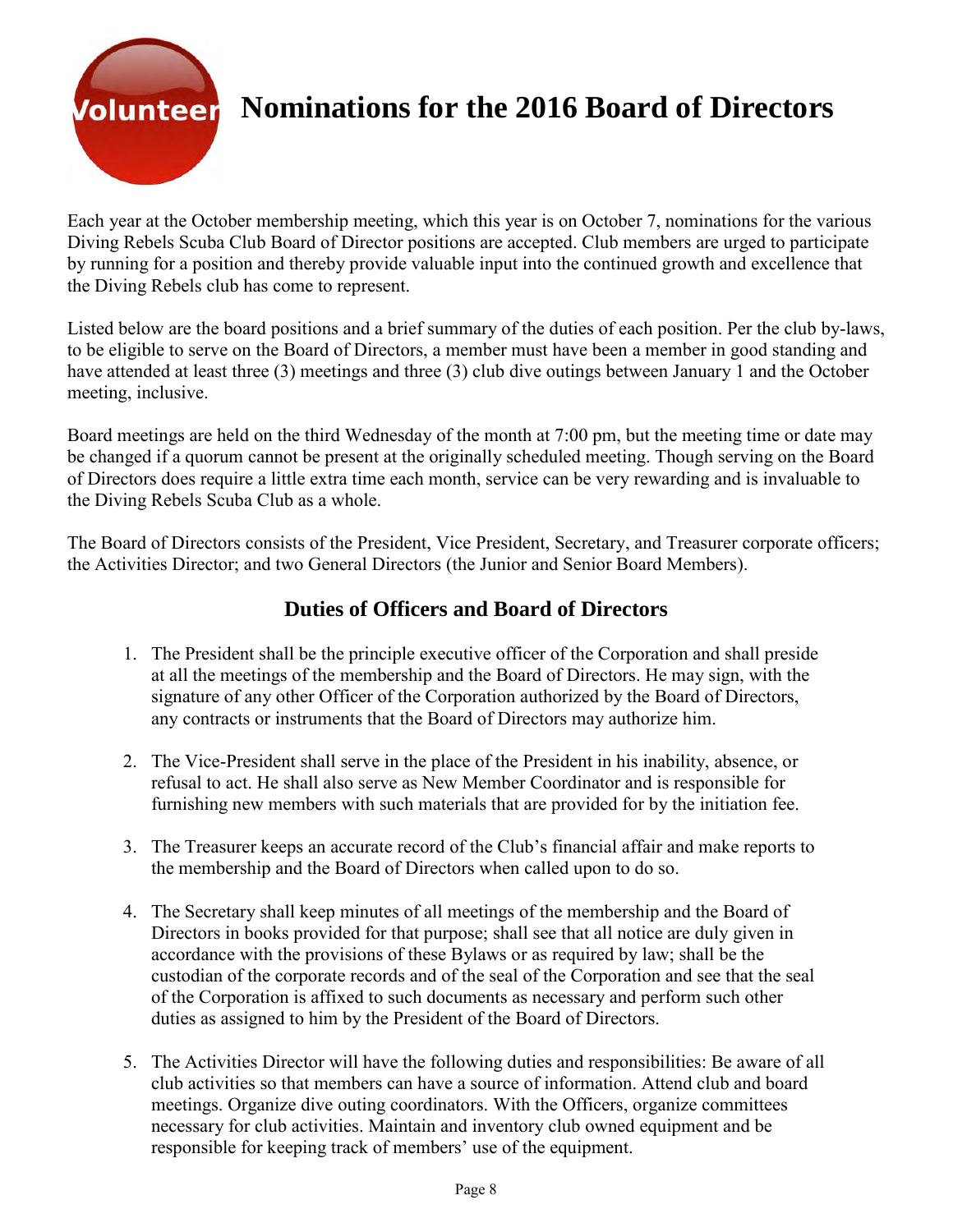6. The General Directors (Junior and Senior Board Members) shall attend meetings of the Board of Directors representing the general membership of the Club and provide continuity. The Junior Board Member is responsible for the 50/50 Raffle and collecting the fine from members not wearing Rebel Wear at the Membership Meeting along with other duties, which may be assigned by the Board. The Senior Board member is not an elected position, but one to which the Junior Board Member rolls. This was designed to keep at least one Board Member from the previous board if an entirely new board were to be elected. The Senior Board Member is responsible for Rebel Wear sales and ordering.

The Diving Rebels Scuba Club belongs to its members, and the Board of Directors is the voice of the membership. The board can assist with directing the club and steering it toward continued growth and prosperity, but the members are who make it strong. The Diving Rebels have become known throughout the United States and particularly in Texas as a very active dive club, and that is because of the dedication and passion for scuba diving of its members. If you are interested in one of the board positions or have any questions about what serving on the board involves, please feel free to contact any current member of the Board of Directors.

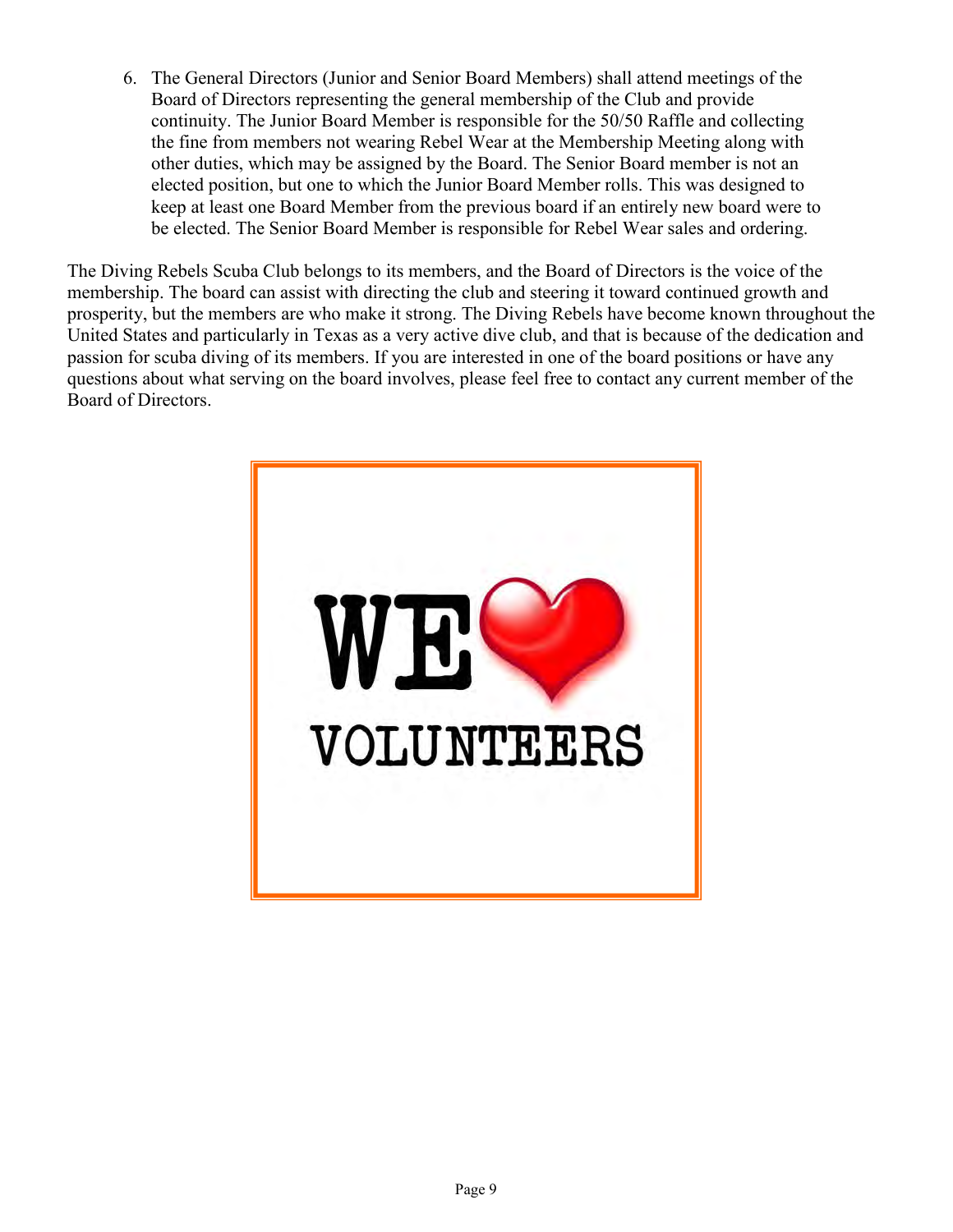# **Underwater Pumpkin Carving Contest: The Blue Lagoon, Huntsville**

Join Outing Coordinator **Danny Bouska** and other members of the Diving Rebels Scuba Club at **The Blue Lagoon** on **October 24–25** for an early Halloween, and be hidden away in the haunting piney woods just north of Huntsville, TX, off I45. For over 20 years, the eerie lagoon has served the divers of Texas with aqua blue bodies ... of water, carving (training) platforms, mysteriously sunken boats, and miscellaneous ghoulish items. There is primitive camping if you dare, an onsite air station, concessions, and ice.

The entrance fee for divers and nondivers is \$17.00 per day. There is no fee for children under 10 who are accompanying a diver. For children under 10 who are not accompanying a diver, the entry fee is \$5. **Anyone under the age of 18** must be accompanied by a parent or a scuba instructor to enter the facility. (ID is required to show proof of age.)

The Blue Lagoon opens at 8:00 am on Saturday, October 24, and Sunday, October 25. Camping is also available on Friday night, October 23. The gates close at 10:00 pm on Friday. Come out Friday night or on Saturday, spend the day or the weekend, camp out under the stars in the haunting piney woods, or grab a hotel room in nearby Huntsville!

#### **Tentative Times for Events on Saturday, October 24**



| 8:00 am   | "Spooky" Campsite Decorating (ongoing all day) |
|-----------|------------------------------------------------|
|           | Diving, Diving, Diving                         |
| $1:00$ pm | Pumpkin preparation starts                     |
| $3:00$ pm | <b>Underwater Pumpkin Carving Contest</b>      |
| $6:30$ pm | "Spooky" Campsite Decorating judging           |
| $7:00$ pm | Presentation of awards                         |
| $7:30$ pm | Spooky movie under the stars!                  |



If you want to camp, your entry fee allows you to camp overnight, but there is a two-day minimum fee; if you arrive on Saturday and leave on Sunday, the fee is \$34.00. Note that The Blue Lagoon does not allow pets. Porta-Potties are scattered throughout the property.

There will be a meal share for Saturday lunch and dinner. For those of you not familiar with a "meal share," the cost of the two meals is added together and divided by the number of participants; each participant pays that share. You are responsible for providing your own drinks.

Air fills are \$8.00, and rental tanks are \$14.00. If you need other gear, check The Blue Lagoon's website at [www.bluelagoonscuba.net.](http://www.bluelagoonscuba.net/)

**We need to know if you're coming to make sure that we have plenty of food! Sign-up sheets will be available at the September and October membership meetings. If you are unable to attend the meeting but want to participate in the outing, please email Danny Bouska at [president@divingrebels.org,](mailto:president@divingrebels.org) or call him at (817) 381- 5051. Let him know when you will be arriving; how many people are in your group; if you will be camping, staying in Huntsville, or making a day trip; and if you are participating in the meal share. You can also use this email address and phone number if you have any questions about the outing.**

**Directions:** Take I45 south from Dallas/Ft Worth toward Houston. Take Exit 123 approximately 7 miles north of Huntsville, and turn left (east) at Farm to Market Road 1696/Pinedale Road. Continue to follow Pinedale for approximately 4 miles. The Blue Lagoon entrance will be on the left.

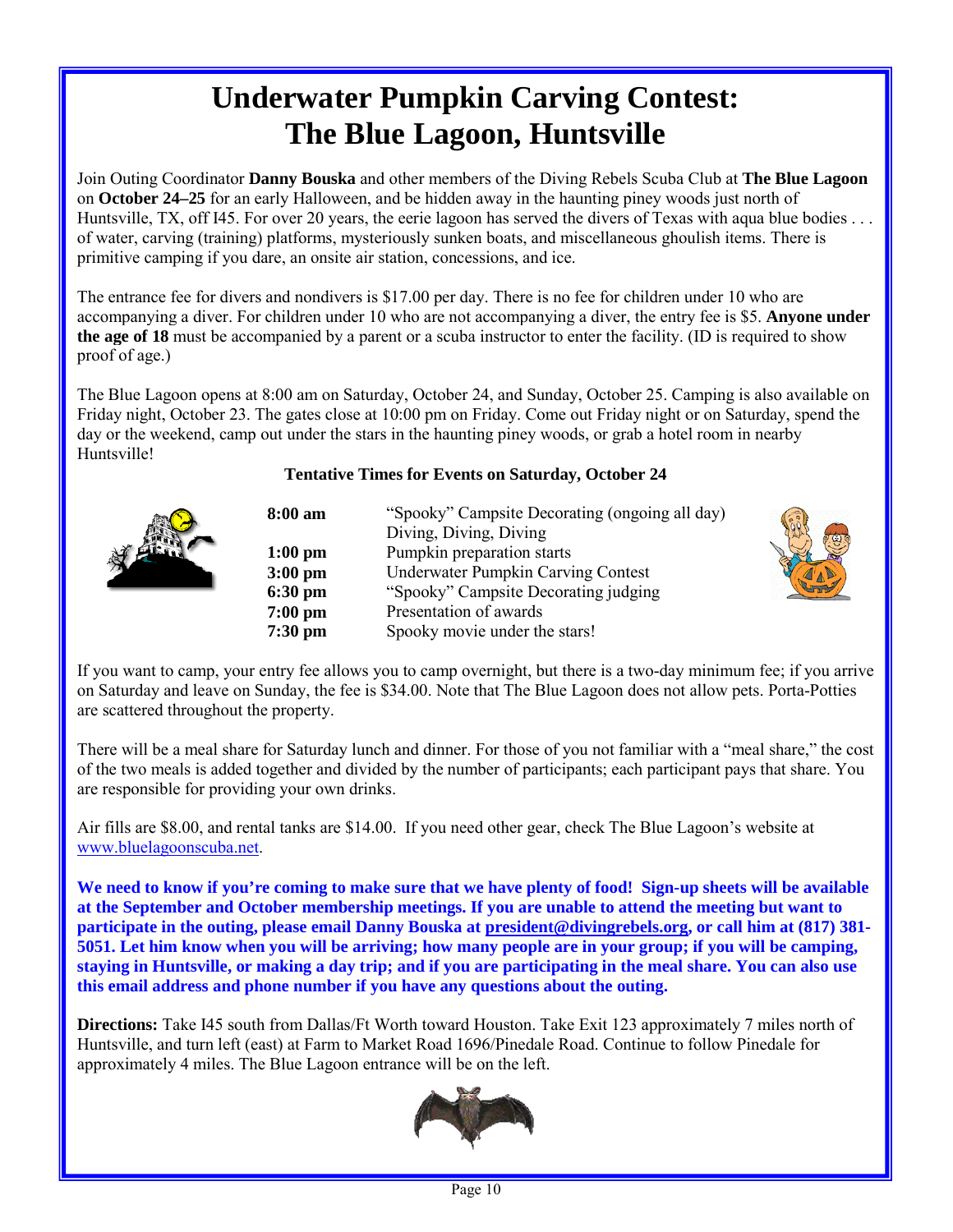# **Underwater Pumpkin Carving Contest Rules**

Bring your own pumpkin, any size you wish. All pumpkins must be checked in upon arrival at our camping area at The Blue Lagoon. **DO NOT** pre-clean/gut or pre-draw/trace your pumpkin before check-in at The Blue Lagoon. Pumpkins will be marked at check-in and held in the "Pumpkin Patch" until it's time for the carving. There will be three categories for the contest: (1) Scariest, (2) Ugliest, and (3) Best Design.

- 1. **At 1:00 pm,** you may pick up your pumpkin from the "Pumpkin Patch."
- 2. You will have two hours to gut your pumpkin (on land) and trace your design by pencil or marker if desired. No precutting of the pumpkin of any kind, except to remove the top for gutting, will be allowed.
- 3. **At 3:00 pm,** buddy teams will enter the water and begin the underwater carving of the pumpkins.

**NOTE:** The Blue Lagoon is permitting us to have the underwater pumpkin carving contest with the understanding that **all pumpkins must be gutted and cleaned before being taken into the water**. Not gutting and cleaning the pumpkin before entering the water will result in an automatic disqualification, and divers must also clean up any mess made by the guts.

- 4. Divers must practice safe diving; therefore, you must have a buddy and cannot enter the water by yourself. Each member of the buddy team may carve his/her own pumpkin.
- 5. Carving must be done on the platform.
- 6. No weights can be used to assist in submerging or holding down the pumpkin on the platform.
- 7. Any type of knife can be used for carving.
- 8. Divers must surface with no less than 500 psi in their tank (safe diving practice).
- 9. All carved items must be caught in some kind of bag and removed from the lagoon.
- 10. Each buddy team will be required to check in and out of the water.
- 11. If you need to abort the dive prior to finishing carving your pumpkin, you may retrieve your pumpkin and continue the contest later.
- 12. All pumpkins to be judged must be returned to the "Pumpkin Patch" by **5:00 pm.**



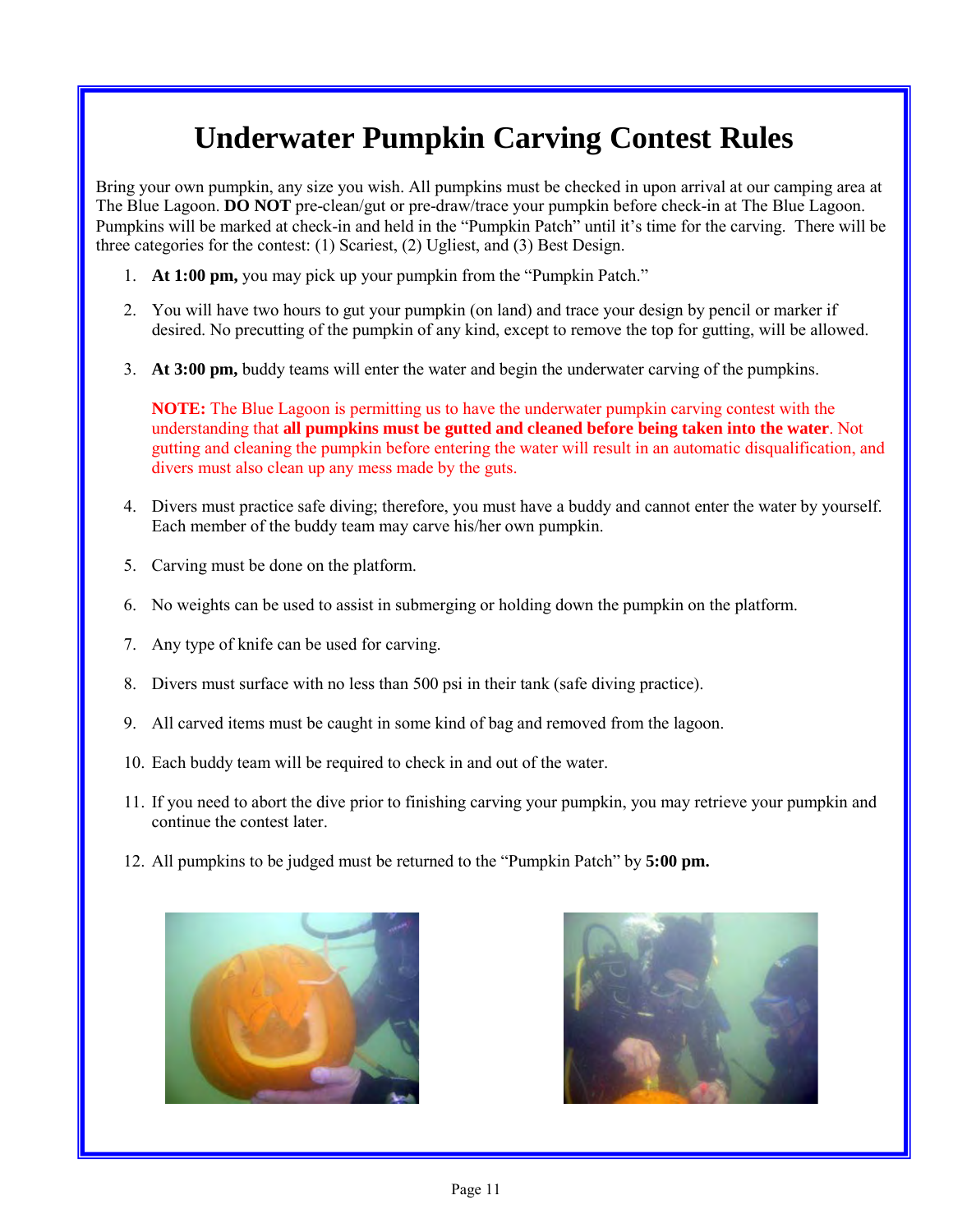## **Summer Fun in Belize: July 2016**

# **The Diving Rebels Scuba Club**



# **Invites You**

**On a Trip to** 

**Ambergris Caye Belize**

**July 2–July 9, 2016**

## **Ramon's Village**



**See the Diving Rebels website at<http://www.divingrebels.org/index.php/info/17/186-belize2015.html> for specific information about the trip, including pricing and the availability of a \$50 discount.** 

Splash in the cerulean waters of the Western Caribbean from the sparkling white sand beach, and view the second largest barrier reef on earth just 400 yards from the resort. Experience the bountiful hospitality of the people of Belize and see why so many guests return year after year to stay at Ramon's Village Resort. You'll be ready to come back too!

Belize attracts divers from around the world because of its spectacular dive sites, and the Ramon's Village Divers dock is the perfect launching point for any underwater excursion. From exploring Jacques Cousteau's world-famous Blue Hole to the enjoyment of the undersea wonders of Turneffe and Lighthouse Reef, to the incredible beauty of Hol Chan Marine Reserve and the unforgettable heart-pounding adventure of "swimming with the sharks" at Shark Ray Alley, you'll never see anything like this again. There truly is an extraordinary collection of God's spectacular trophies in His underwater showcase of wonderful things in Belize.

#### **Life's an adventure; don't miss out. SIGN UP today!**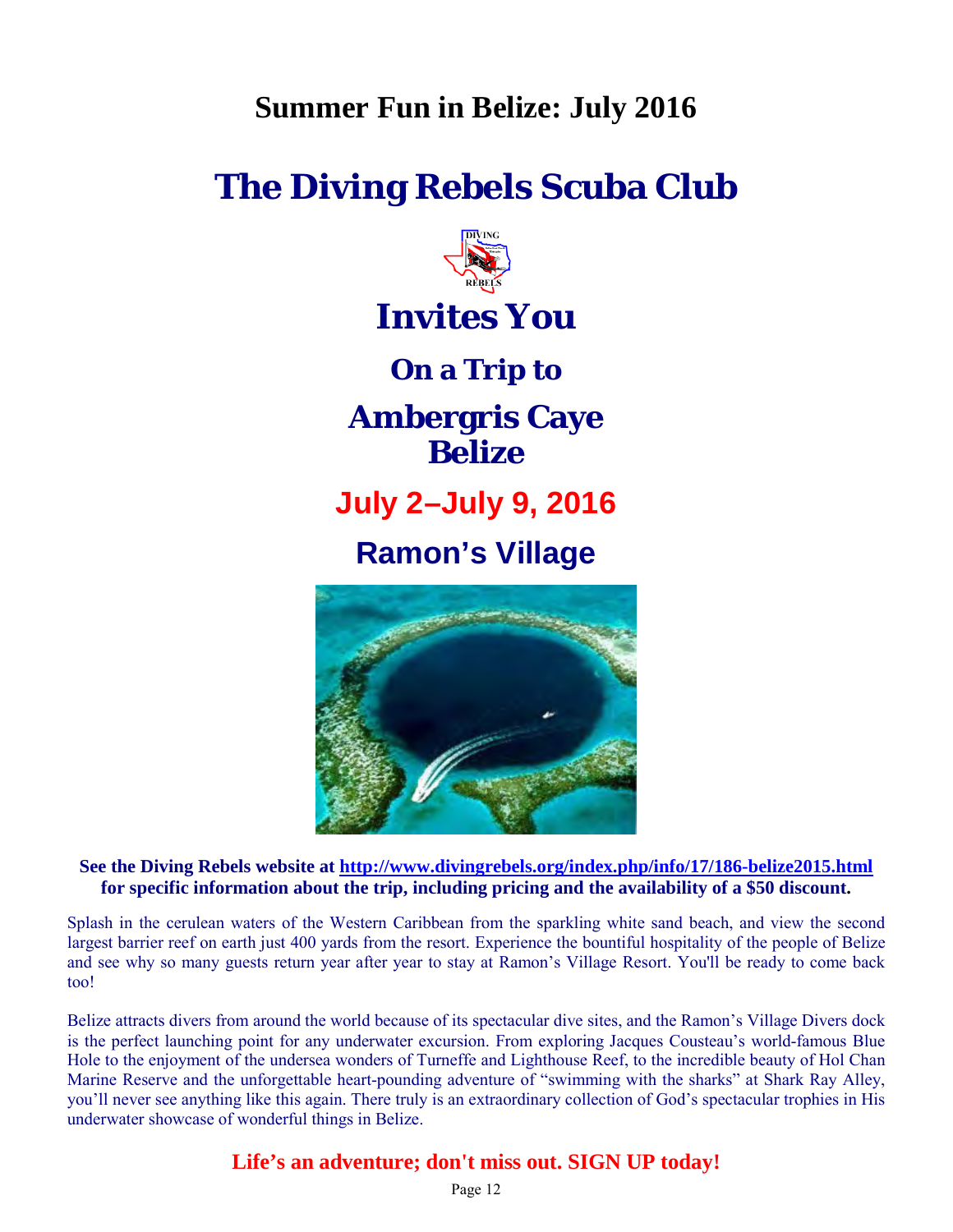## **Fun and Sun: Athens Scuba Park Outing Report Gena (Natho) Richerson**

Before I discuss the outing, I'd like to give a special "Thank You" to **Calvin and Shannon Wilcher** of Athens Scuba Park for their hospitality and for donating close to \$175 worth of prizes to our outing.

On Saturday August 15, over 25 Diving Rebels, one Scubadillo, and one nondiving (but soon to be certified) guest gathered at Athens Scuba Park for a day of fun and diving. To start the day, we hid 14 paint-splattered golf balls in the water for a whole day of treasure hunting for the balls. If you found a ball, you won a prize!

While several people were hunting for the colored golf balls and doing some fun diving, others enjoyed an underwater Navigation Race. **John Richerson** and I set up a somewhat diamond-shaped course in the water to navigate. The race was a timed run, and each buddy team was responsible for collecting a token from a bag at the bottom of each float to prove that it had hit the target. Five groups ran the course, three of which actually finished. One group completely missed the first float, ended up on the other side of the lake, and decided to make their dive a fun dive instead. (I won't mention names!)

Before breaking for lunch, **Steve Ogden** and his buddy **Vic Eizenga** (Dillo member) led the Navigation Race with a time of 16 minutes 50 seconds. After lunch and the completion of the Snorkel Race, one last team ran the course, **Evelyn Capps** and **Kim Hinton.** They didn't have the prettiest navigation run of the day, but they managed to stay together and stay on course and finished with a time of 12 minutes 58 seconds. With that fine time, **Evelyn Capps** and **Kim Hinton** took first place honors in the Navigation Race, while **Steve Ogden** and **Vic Eizenga** came in second. Third place honors went to **Darrell Barabash** and **Mark Smith.**

About an hour or so after lunch, we held a Snorkel Race. Five guys, **Jeff Bennett, Darrell Barabash, Steve Ogden, Travis Wells,** and **Vic Eizenga,** and one girl, **Connie Griffin,** entered the event. To complete the event, everyone had to swim around a yellow donut float and return to the starting point using their snorkel. First place went to **Travis Wells,** second place went to **Darrell Barabash,** and third place went to **Steve Ogden. Connie Griffin** won for the ladies.



**Big Winners at Athens!!**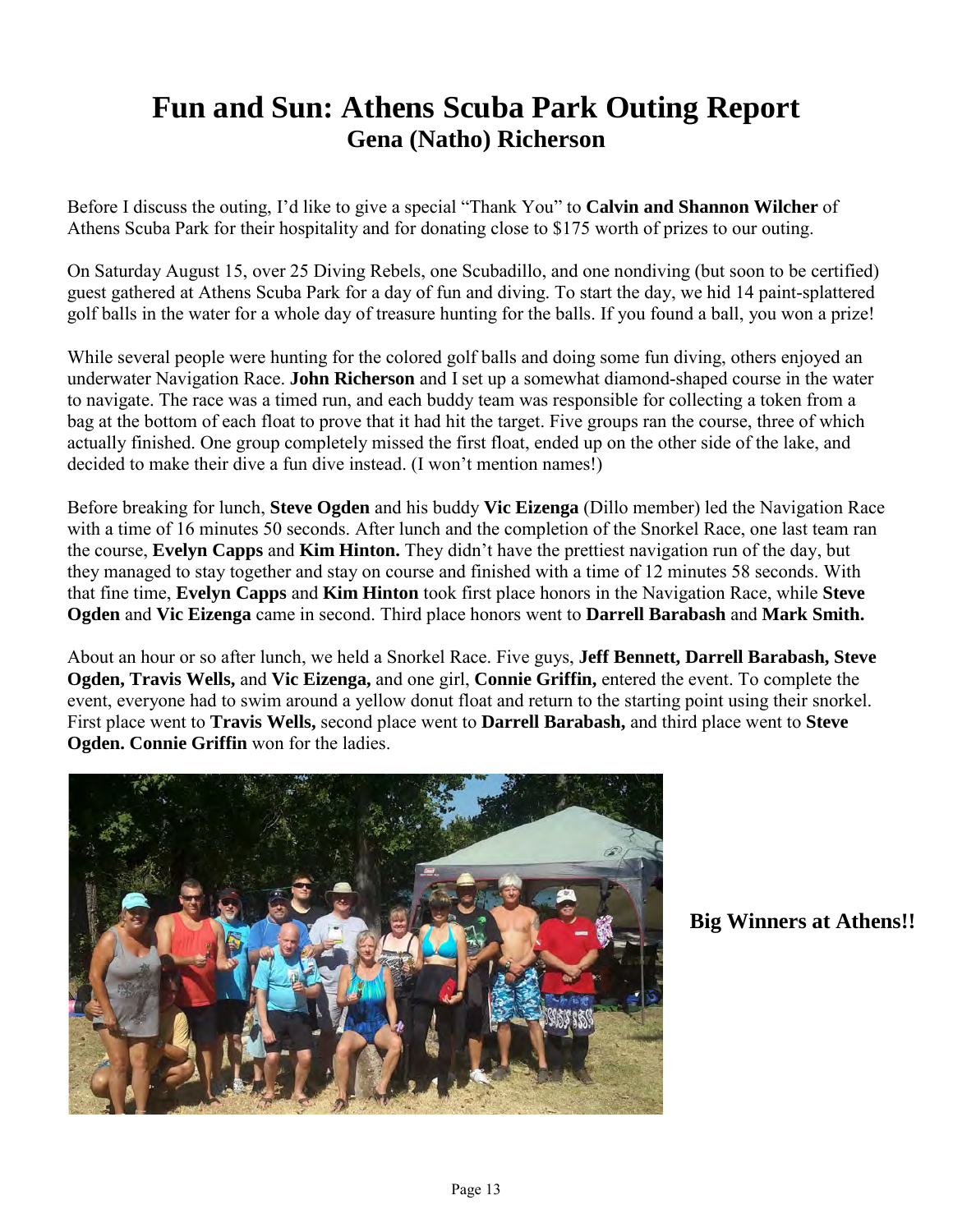For our Treasure Hunt, out of 14 golf balls hidden, only 5 were found by our club members. It seems, though, that some balls were recovered by non-outing divers in the water. Our Treasure Hunt winners were **Darrell Grainger, Jeff Bennett, Travis Wells, Mark Stonebridge,** and **Jeff Nelson.**

The Athens outing was a fun and exciting day for everyone. I want to personally thank all of the attending Diving Rebels for making this event so much fun! Thank you!



**Athens Scuba Park—A Fun Place to Dive!**